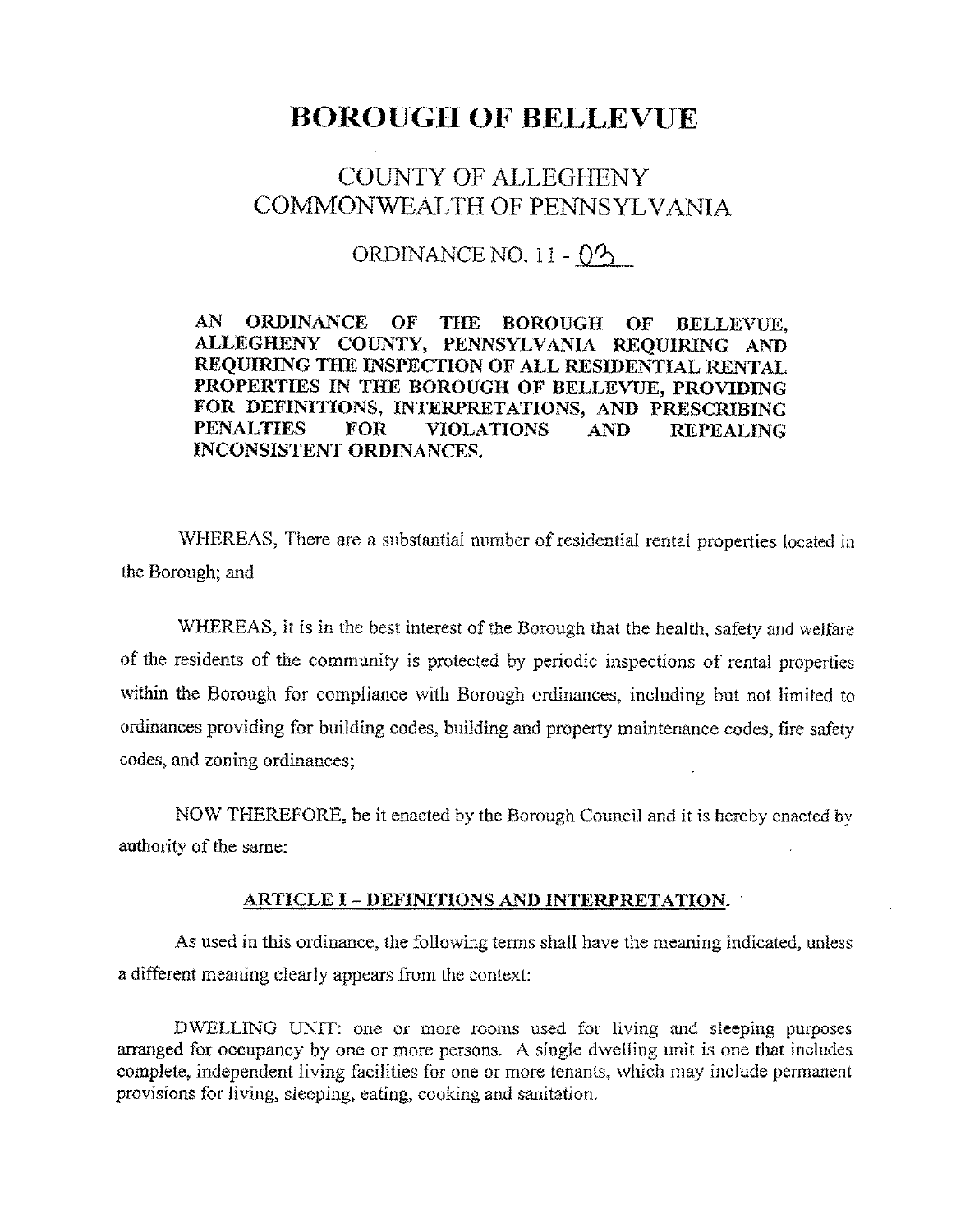LANDLORD - Any person who lets, rents, leases, or otherwise allows other persons to occupy or use real estate or portions of real estate owned by, or under the management or in the control of the landlord.

PERSON - any individual, partnership, association, firm or corporation.

RESIDENTIAL RENTAL UNIT: A room or rooms constituting a separate, independent housekeeping unit that is physically separated from any other room, dwelling unit, or rooming unit in the same structure, which is made· available for occupancy by a tenant. For the purposes of this Ordinance, a Residential Rental Unit shall include rooms, Dwelling Units, or other Rooming Units, Boarding Units, and Lodging Units, or like facilities made available for occupancy by a tenant, boarder, or person seeking lodging.

ROOMING UNIT: (or Boarding Unit or Lodging Unit): A room or rooms constituting a separate, independent housekeeping unit that is physically separated from any other room, dwelling unit, or rooming unit in the same structure. The rooming unit may contain living and sleeping facilities, but not necessarily cooking or eating facilities, intended for occupancy by no more than one person or family.

 $TENANT - a person who has the use, either by himself or with others, of himself, or$ with others, of a dwelling unit or a business unit owned by another person.

#### **ARTICLE II-INSPECTION AND ISSUANCE OF CERTIFICATE**

 $SECTION 1 - PURPOSE.$  This ordinance is enacted to provide for the health, safety, and welfare of the inhabitants of the Borough of Bellevue by calling for the inspection of all residential rental properties in the Borough of Bellevue.

SECTION 2 - OCCUPANCY PERMIT (renewable). A renewable Occupancy Permit, which shall automatically expire three (3) years from the date of issuance, shall be required for each building within the Borough of Bellevue that includes one or more Residential Rental Units.

SECTION  $3$  – FEE. A fee shall be paid by the landlord to cover the inspection provided for this ordinance and the issuance of the certificate. The fee shall be \$35.00 for the first unit and \$20.00 per unit thereafter. For structures with eight  $(8)$  units or more, 25% of the total number of units will be inspected and will be at the discretion of the Borough. There will be a \$30.00 re-inspection fee per unit. The fee shall be payable at the time of application and before inspection. Council may, by Resolution, amend the foregoing fee from time to time.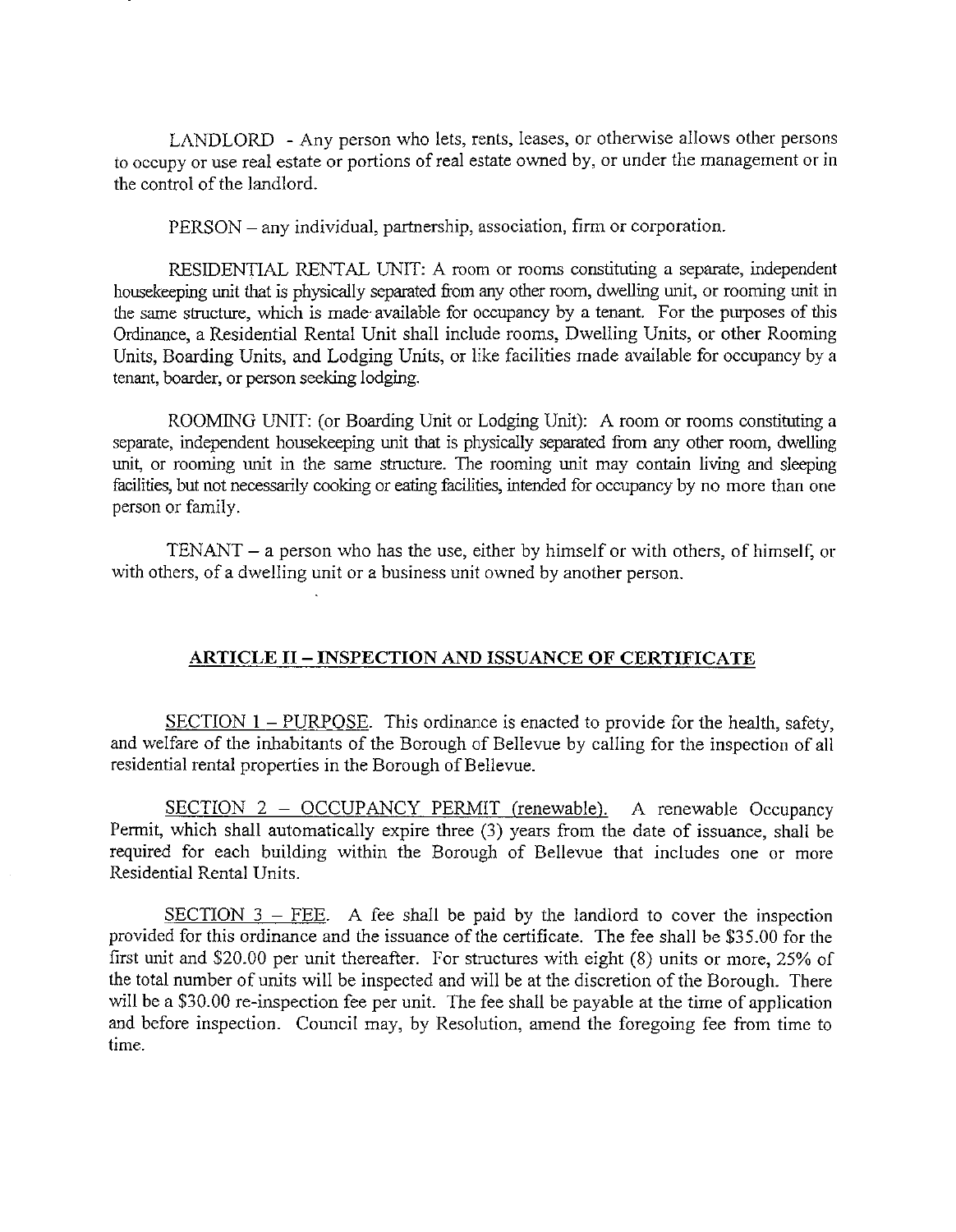SECTION 4 - APPLICATION. From the effective date of this Ordinance, prior to initial occupancy of any structure or part thereof as a Residential Rental Unit, or upon Notice from the Borough to Landlords or Owners of existing Residential Rental Units as provided hereunder, and every three (3) years after issuance of any initial or renewed Residential Rental Unit Occupancy Permit issued hereafter, all Owners of Residential Rental Units within the Borough shall be required to submit to the Borough an application in the form as required by the Borough's Code Enforcement Officer, and obtain, a renewable Occupancy Permit for any Residential Rental Units within the Borough. An Occupancy Permit may be renewed only by making application as provided in this Ordinance. Applications for renewal should be made at least thirty (30) days prior to the expiration date and when made fewer than thirty (30) days before the expiration date, the pendency of the application will not prevent the expiration of the license. Upon the Owner's or Landlord's failure to timely apply for and obtain renewal prior to expiration of any Occupancy Permit issued hereunder, the Borough may send the owner or landlord of the property, or the owner's legal agent, a Notice of Non-Compliance with this Ordinance, along with an application for renewal and request for inspection. The owner/agent shall, within thirty (30) days from the date of such Borough Notice, submit a completed application for renewal of its Occupancy Permit and shall schedule the inspection with the Borough Code Enforcement Officer.

SECTION 5 - INSPECTION, OCCUPANY PERMITS. The Code Enforcement Officer [ and Fire Marshall] shall enter and inspect all structures for which an application for an Occupancy Permit or renewal thereof has been made. The Code Enforcement Officer [and Fire Marshall] shall determine whether the property is in compliance with applicable Borough ordinances, including without limitation, the Zoning Ordinance, Commercial Code, the Property Maintenance Code Ordinance, and applicable Fire Codes.

The Code Enforcement Officer shall issue an Occupancy Permit or the renewal thereof to the landlord, owner or owner's legal agent of any building if the inspection discloses that the building or occupancy is in compliance with all applicable Borough Ordinances.

The Code Enforcement Officer shall deny issuance of an Occupancy Permit or the renewal thereof to the landlord, owner or owner's legal agent of any building if the inspection discloses that the building or occupancy is in violation of any applicable Borough Ordinance, in which case no occupancy permit or renewal shall issue, and the building's occupancy permit shall be suspended, until all repairs have been made to eliminate any substandard condition and bring the structure into compliance with the applicable Borough ordinances. (Nothing herein shall prohibit the Code Enforcement Officer, upon good cause shown, from issuing a temporary occupancy permit pending completion of necessary repairs and reinspection, where the Code Enforcement Officer in his sole discretion is satisfied that such temporary occupancy does not pose a danger to the health, safety and welfare of the building's tenants or to other persons or property within the Borough. In such case, the Code Enforcement Officer may require the posting of security with the Borough in an amount estimated by the Borough to be reasonably necessary to assure the completion of such repairs.)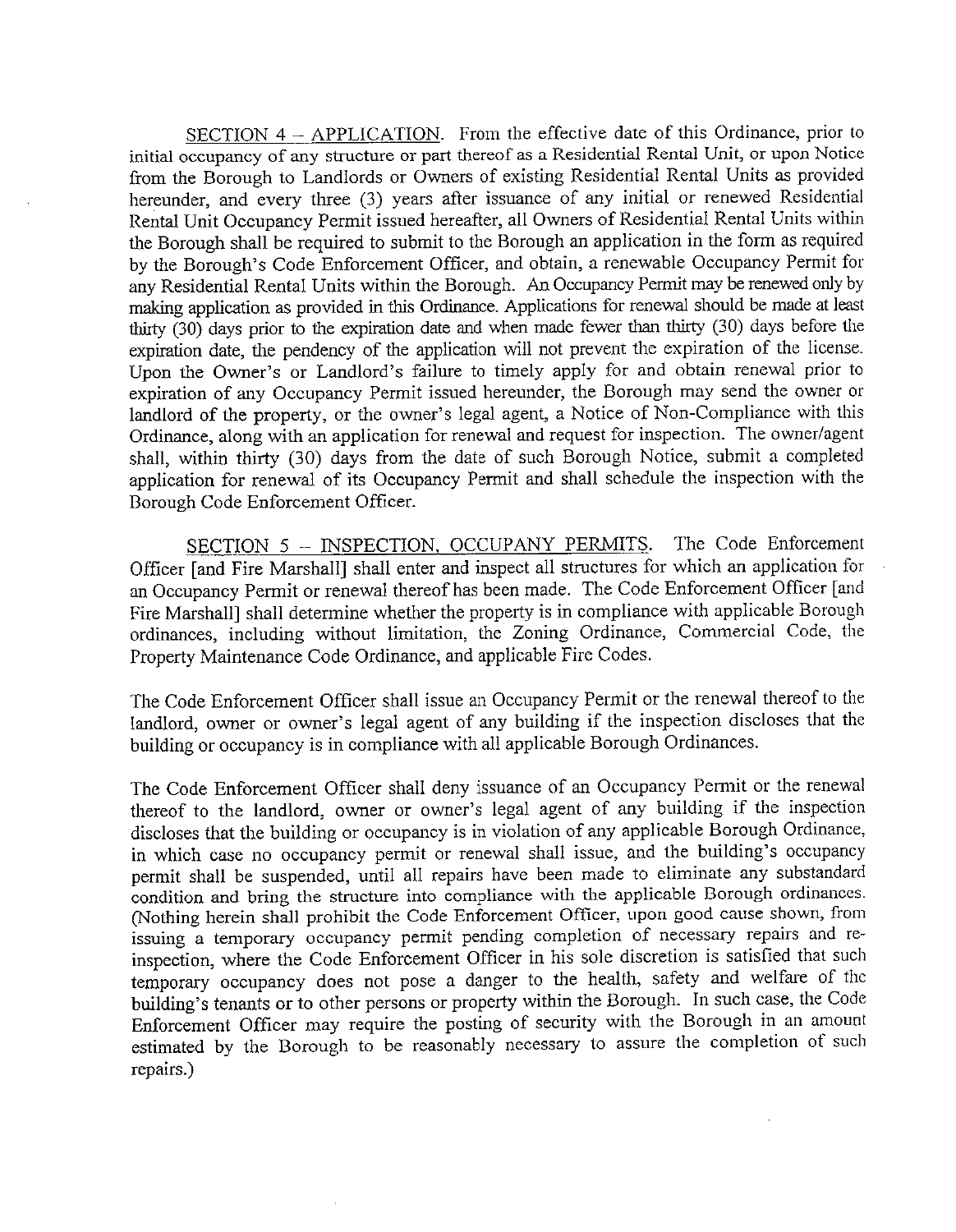All inspections under this Ordinance shall be conducted at reasonable times with prior notice lo the applicant, owner, landlord, manager, tenants of occupied units, or the agent of the owner, and subject to constitutional protections, including those pertaining to unreasonable searches and seizures. Prior to seeking entry to conduct an inspection hereunder, the Code Enforcement Officer shall display proper credentials, including photo identification, as shall have been approved by Borough Director of Administrative Services or Chief or Police. If permission to enter to conduct an inspection as authorized under this Ordinance is not obtained, or is refused, by an applicant, owner, landlord, manager, tenant, or occupant, the inspection of any such Unit or building shall not be conducted, and the Code Enforcement Officer is hereby authorized to pursue recourse as provided by law.

Nothing in this Ordinance is intended to, nor shall it be deemed to restrict or prevent any other inspection by the Code Enforcement Officer or Fire Marshall of any residential rental property or unit within the Borough of Bellevue at any time upon proper cause shown and/or as otherwise provided or authorized under law.

Nothing in this Ordinance shall restrict the Borough Fire Marshall from accompanying the Code Enforcement Officer on the inspections required by this Ordinance.

Nothing in this Ordinance shall be deemed to restrict the rights of the owners or tenants of a lawful non-conforming use under the Pennsylvania Municipalities Planning Code and the Borough zoning ordinance.

#### **ARTICLE III-PENALTIES.**

SECTION 1. Any person who shall violate any provision of Article II of this ordinance, including failure to timely apply for an Occupancy Permit or renewal thereof; failure to submit to proper inspection; failure to file any required reports; filing inaccurate, untimely or incomplete applications or reports; or for any other violation of this Ordinance, shall, upon conviction thereof, be sentenced to pay a fine of not more than the greater of one thousand dollars (\$1,000.00) or the then maximum fine as permitted under Pennsylvania law at the time of the violation.

SECTION 2. For the purpose of this Article, each day a person is in violation of any provision of this ordinance shall be considered a separate offense.

SECTION 3. Nothing contained herein shall be deemed to preclude the Borough from seeking other relief or avail itself of any remedy that may be at law or in equity to prevent continuing violations of the terms of this Ordinance or of any other Ordinance found to exist as a result of the Code Enforcement Officer's inspections conducted hereunder. Nor shall any provision of this Ordinance be deemed to prevent the Borough from instituting other legal proceedings and seeking relief in the courts of equity of the Commonwealth if the Borough shall deem such action necessary to abate any violation of this or any other Borough Ordinance.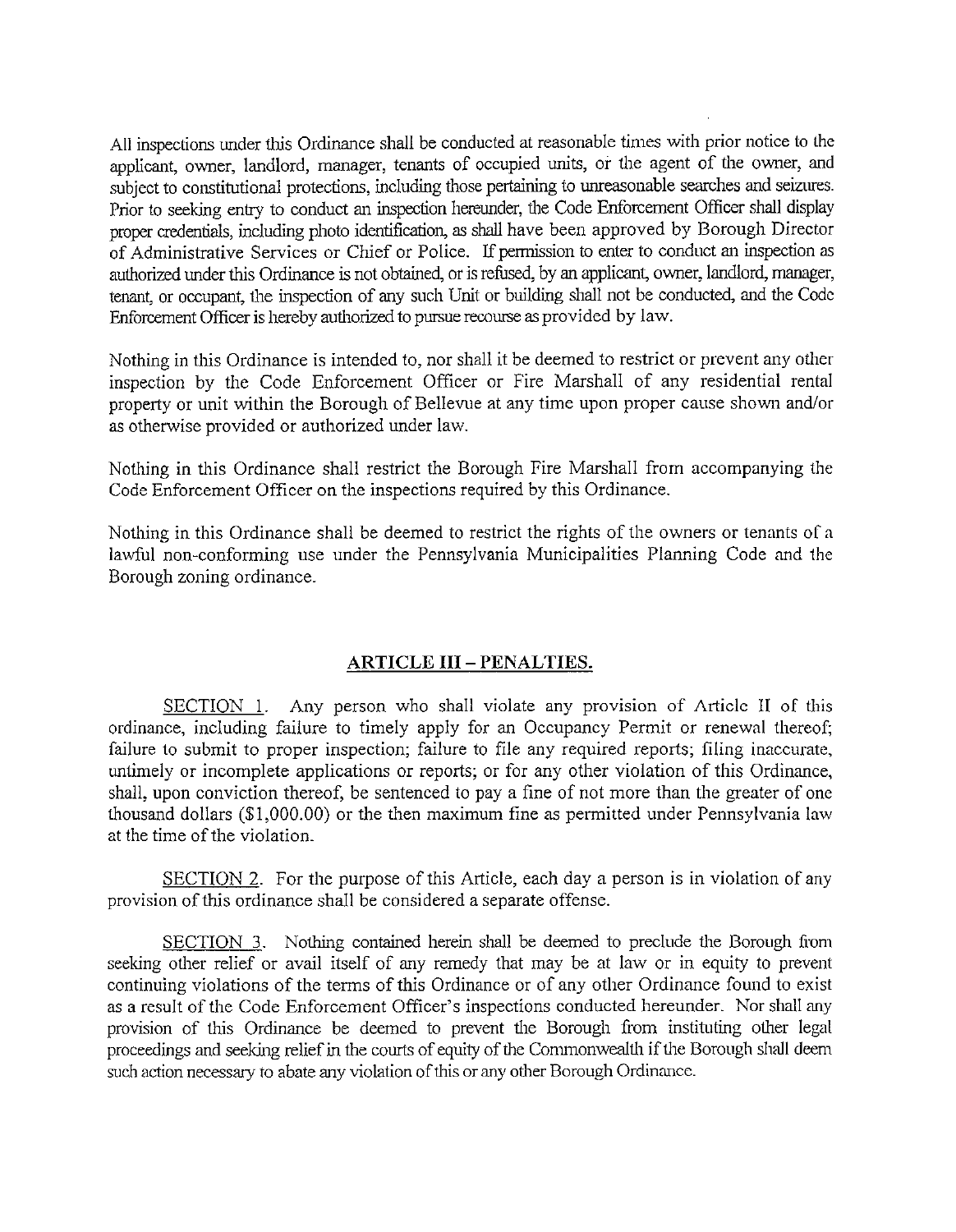#### **ARTICLE IV - REPEALER.**

All prior ordinances are hereby repealed in whole or in part to the extent inconsistent herewith.

#### **ARTJCLE\_ V - SEVEM\_131LI1'Y.**

If any one or more of the provisions or terms of this Ordinance shall be held invalid for any reason whatsoever, then, such provision or terms shall be deemed severable from the remaining provisions or terms of this Ordinance to the maximum extent possible and shall in no way affect the validity or enforceability of any other provisions hereof.

**ORDAINED AND ENACTED THIS**  $\frac{20}{2}$  **DAY OF**  $\frac{A}{9}$ **ri** , 2011.

**ATTEST: BOROUGH OF BELLEVUE** 

ORDAINED AND ENACTED THIS <u>LV</u> DAY OF  $\frac{P(1|1|)}{P(1|1)}$ , 2011.<br>
ATTEST:<br>
BOROUGH OF BELLEVUE<br>
By:  $\frac{P(2+P)Q(1)}{Rathleen Coder, President}$ <br>
Bellevue Town Council **By:** Act Cole New York Borough Secretary **Bellevue Town Council**  Examined and approved this /0<sup>74</sup> day of 1944 *-1/-::?'*  ~-? , 2011.

Hon. George D. Doscher, Mayor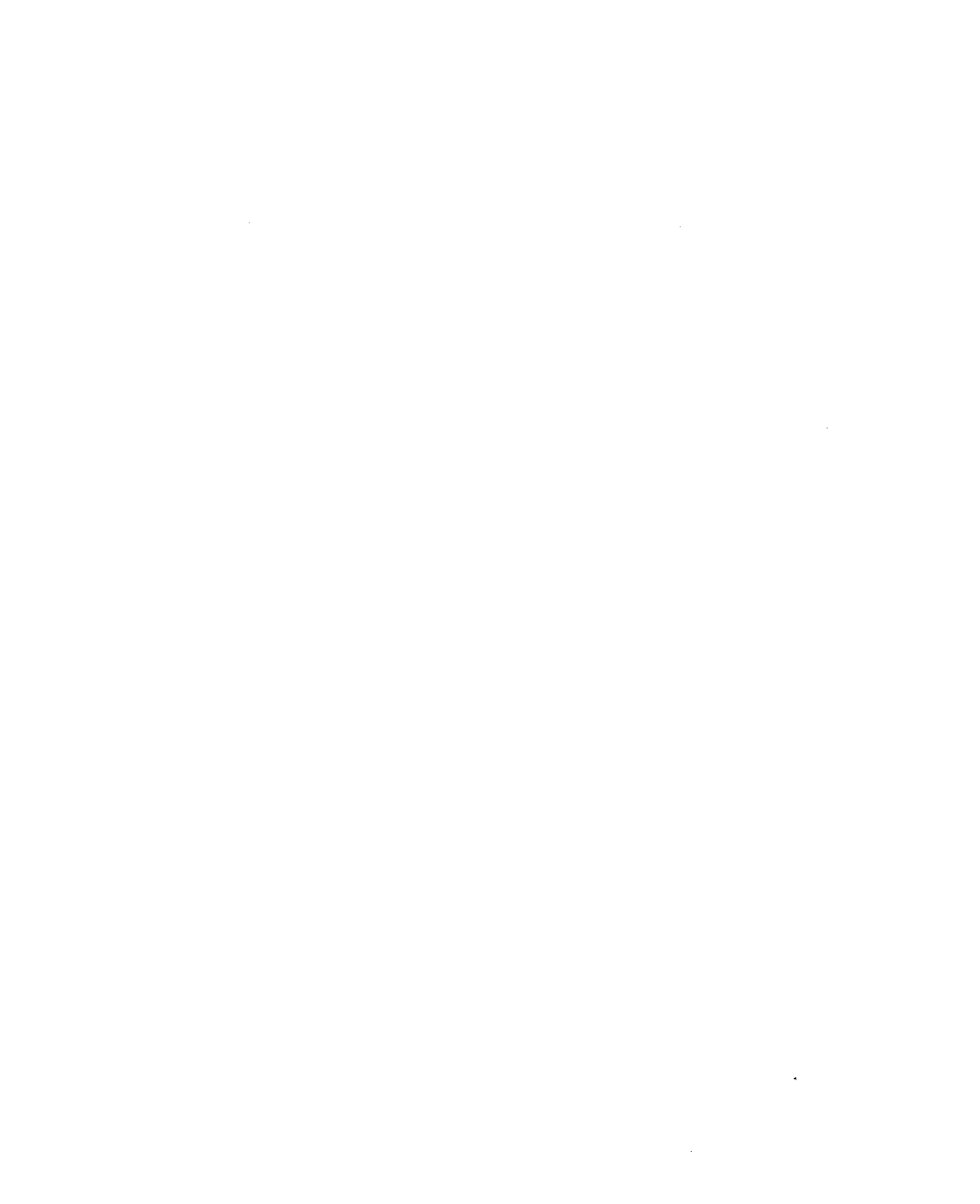### **BOROUGH OF BELLEVUE**

### **ORDINANCE NO. 06 - 08:44**

**ORDINANCE OF THE BOROUGH OF BELLEVUE, A HOME RULE CHARTER MUNICIPALITY, REQUIRING OWNERS, LANDLORDS, MANAGERS AND AGENTS FOR OWNERS TO PROVIDE CERTAIN INFORMATION AND REPORTS TO THE BOROUGH RELATED: TO RENTAL PROPERTIES AND TENANTS; PROVIDING FOR PENALTIES**  FOR THE VIOLATION THEREOF: AND **INCONSISTENT ORDINANCES.** 

**WHEREAS, it is in the Public interest to maintain information related to the ownership** and use of properties within the Borough; and

**WHEREAS,** it is also in the public interest to maintain census information related to the residents within the Borough.

# **NOW THEREFORE, THE TOWN COUNCIL OF THE BOROUGh OF BELLEVUE HEREBY ORDAINS:** '

**SECTION 1:** This ordinance shall be known as the Borough of Bellevue Census Enumeration Ordinance.

**SECTION 2:** This Ordinance is adopted to provide the Borough of Bellevue and the Northgate School District with relevant information regarding its residents, property usage and occupancy, and school facility utilization.

**SECTION 3:** For the purpose of this Ordinance, the following terms, phrases, words and their derivations shall have the meaning given herein unless a different meaning clearly appears from the context: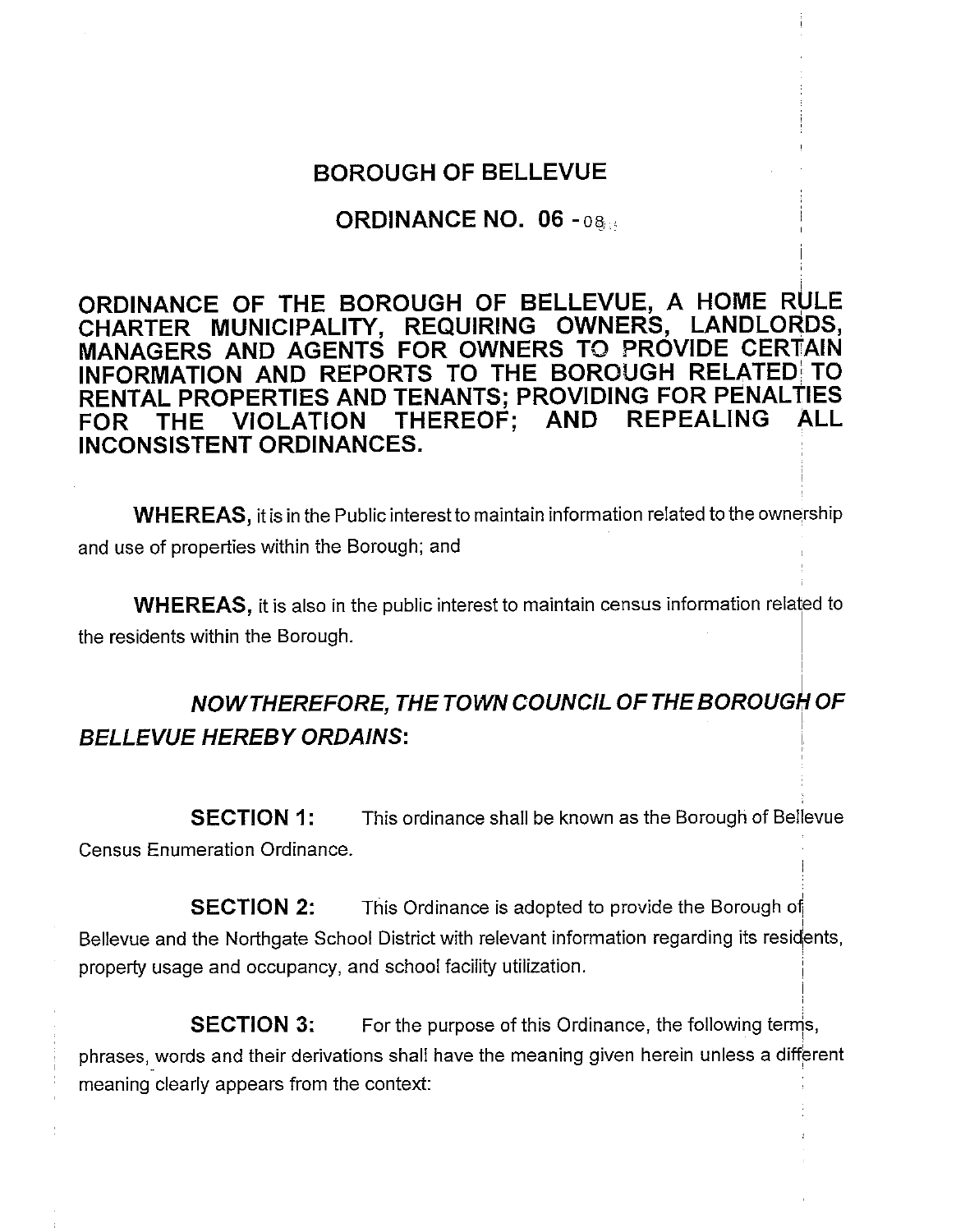**AGENT FORAN OWNER-Any** person who is authorized to act on behalf of a property owner, and provides written proof thereof.

**BOROUGH** - The Borough of Bellevue, Allegheny County, Pennsylvania.

'

**CENSUS ENUMERATOR** - The person in the position of the Census Enumerator for the Borough of Bellevue as defined in Article VIII, Section A, Sub-Section 4 of the Personnel System of the Borough of Bellevue.

**DIRECTOR OF ADMINISTRATIVE SERVICES** - The person in the position of Director of Administrative Services for the Borough of Bellevue.

**DUPLEX-A** structure containing two dwelling units each of which has direct access to the outside.

**DWELLING** - A building or portion thereof designed for and used exclusively for iesidential occupancy.

**DWELLING UNIT** - A single unit with an area of at least five hundred (500) s.f. providing independent living facilities for one or more persons, including permanent window sash area of at least twenty-five (25) s.f. and served by a heating system eapable of providing sixty-eight (68°) degrees Fahrenheit throughout the unit when the outside temperature is zero (0°) degrees Fahrenheit.

**LANDLORD** - One or more persons, jointly or severally, in whom is vested all or part of the legal title to the premises who receives rent and leases a dwelling unit or a rooming unit in a boarding, lodging or tourist home to a tenant for a period of time.

**MANAGER** - An adult person designated by the owner as agent for the owner of the premises who has charge of a multiple-unit dwelling or a business unit and who acts as the agent of the owner for service of process and receiving notices or demands and who performs the obligation of the owner under this ordinance and under rental agreements with occupants.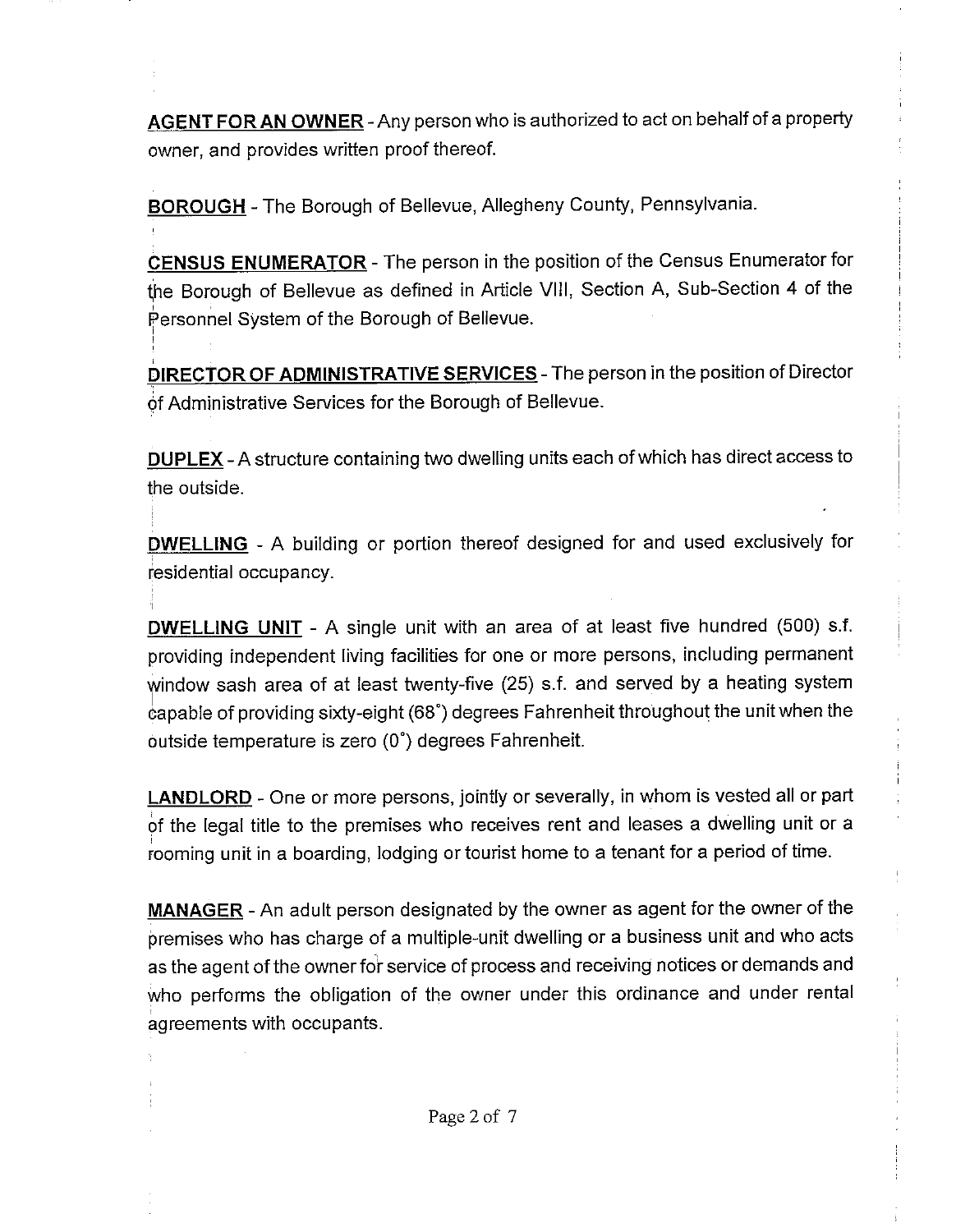**MULTIPLE-FAMILY DWELLING - A building or portion thereof containing or** designated to contain three (3) or more individual dwelling units with separate copking and toilet facilities in each dwelling and each for exclusive use by one family, including, but not limited to, double houses, row houses, town houses, condominiums, apartment houses and conversion apartments.

**OCCUPANT** - An individual resident or tenant in a regulated dwelling, rental dwelling unit or commercial facility on a temporary or permanent basis whether or not he *qr* she is the owner thereof, with whom a legal relationship with the owner or landlord is established by a written or oral lease or by the laws of the Commonwealth of Pennsylvania.

i

**OWNER** - One or more persons, jointly or severally, who has a property right in a premises, and every person who owns, has, keeps or maintains a premises with the right to the present use and enjoyment of the premises, including a mortgage holder in possession of a regulated rental unit.

**OWNER-OCCUPIED DWELLING UNIT** - A dwelling unit in which the owner resides on a regular, permanent basis.

**PERSON** - An individual, proprietorship, partnership, corporation, association, limited partnership, limited liability company, trust, or any other legal entity.

**PREMISES** - Any parcel of real property in the Borough including the land and all buildings and appurtenant structures or appurtenant elements on which one or more regulated rental units is located, including condominium units.

**REGULATED RENTAL UNIT** -Any dwelling unit, rooming unit, business unit, or similar property that is governed by this ordinance as far as providing reports regarding the use and occupancy of the affected rental units.

**RENTAL AGREEMENT** - A written agreement between an owner or landlord and an occupant or tenant embodying the terms and conditions concerning the use and occupancy of a specified regulated rental unit or premises.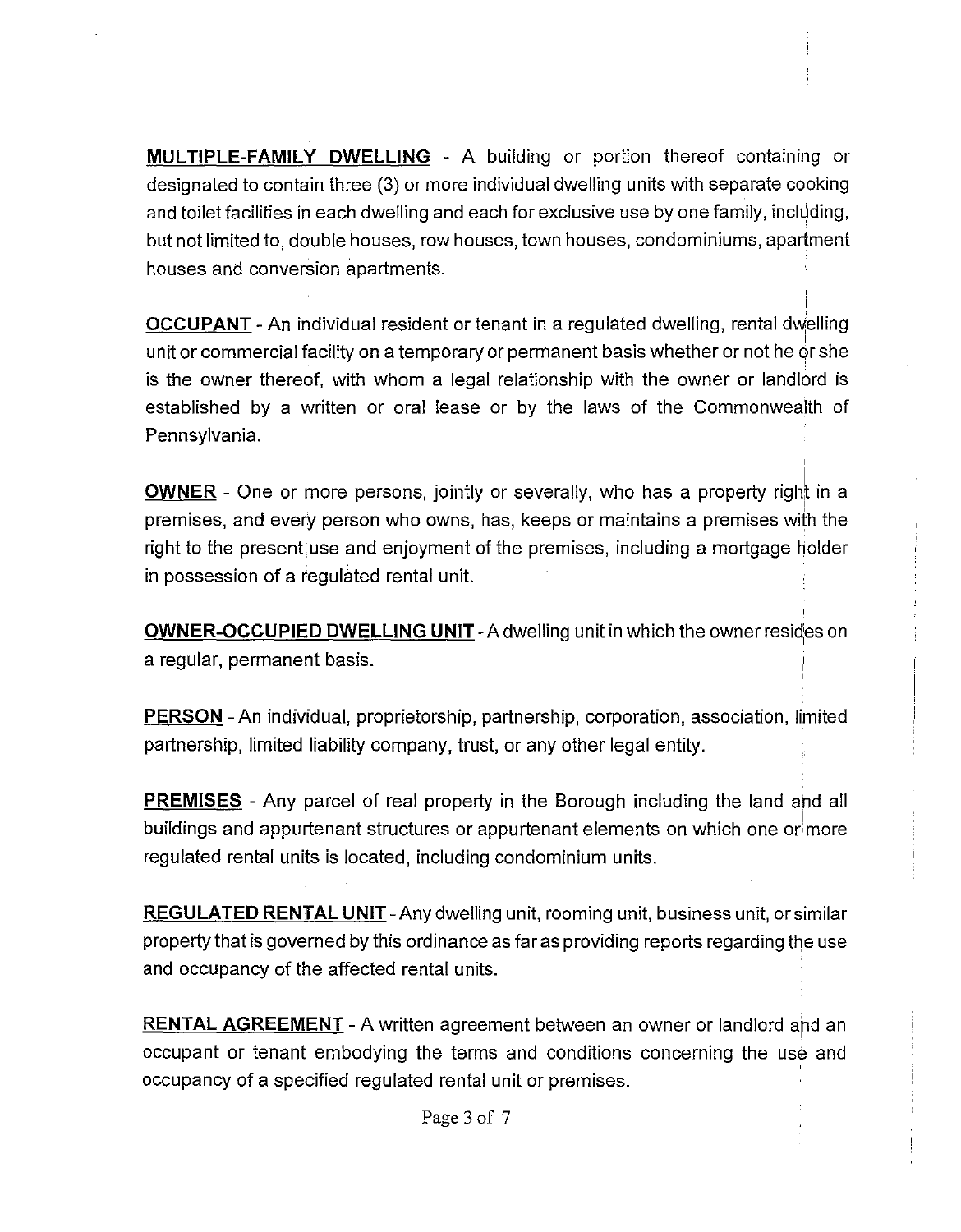**ROOMING HOUSE, INCLUDING A BOARDING LODGING OR TOURIST HOME** -A dwelling house, other than a multi-family dwelling providing, for compensation or other 6onsideration, rooming units for the lodging of people in addition to the owner.

**ROOMING UNIT** - A room or rooms constituting a separate, independent dwelling unit that is physically separated from any other room, dwelling unit, or rooming unit in the same structure. The rooming unit shall contain living and sleeping facilities, but not cooking or eating facilities, and shall be occupied by not more than one family.

**SCHOOL DISTRICT** - The Northgate School District.

I .

.1

'

**SINGLE FAMILY DWELLING** - a detached residential building which is the only principal structure on the lot, designed and/or constructed exclusively for and occupied<br>exclusively by one (1) family group and containing only one (1) dwelling unit.

**TENANT** - An individual who resides in a regulated rental unit and who pays rent or  $\frac{1}{2}$  other consideration and leases space, a dwelling unit, or a rooming unit from the owner **br landlord for a period of time through a written or oral lease or by the laws of the Integrational Commonwealth of Pennsylvania** Commonwealth of Pennsylvania.

**SECTION 4:** Within ninety (90) calendar days from the effective date of this ordinance every owner of an owner occupied dwelling unit within the Borough of Bellevue shall contact the Director of Administrative Services, or his designee, the Census Enumerator, and shall supply the following information:

- A. The Allegheny County Lot and Block number of the parcel of real estate upon which the owner occupied residential building is located; and
- B. The name or names, and age category group (0-5 years old, 6-18 years old, over 18 years old) of each person inhabiting the owner occupied residential building not having a legal address elsewhere.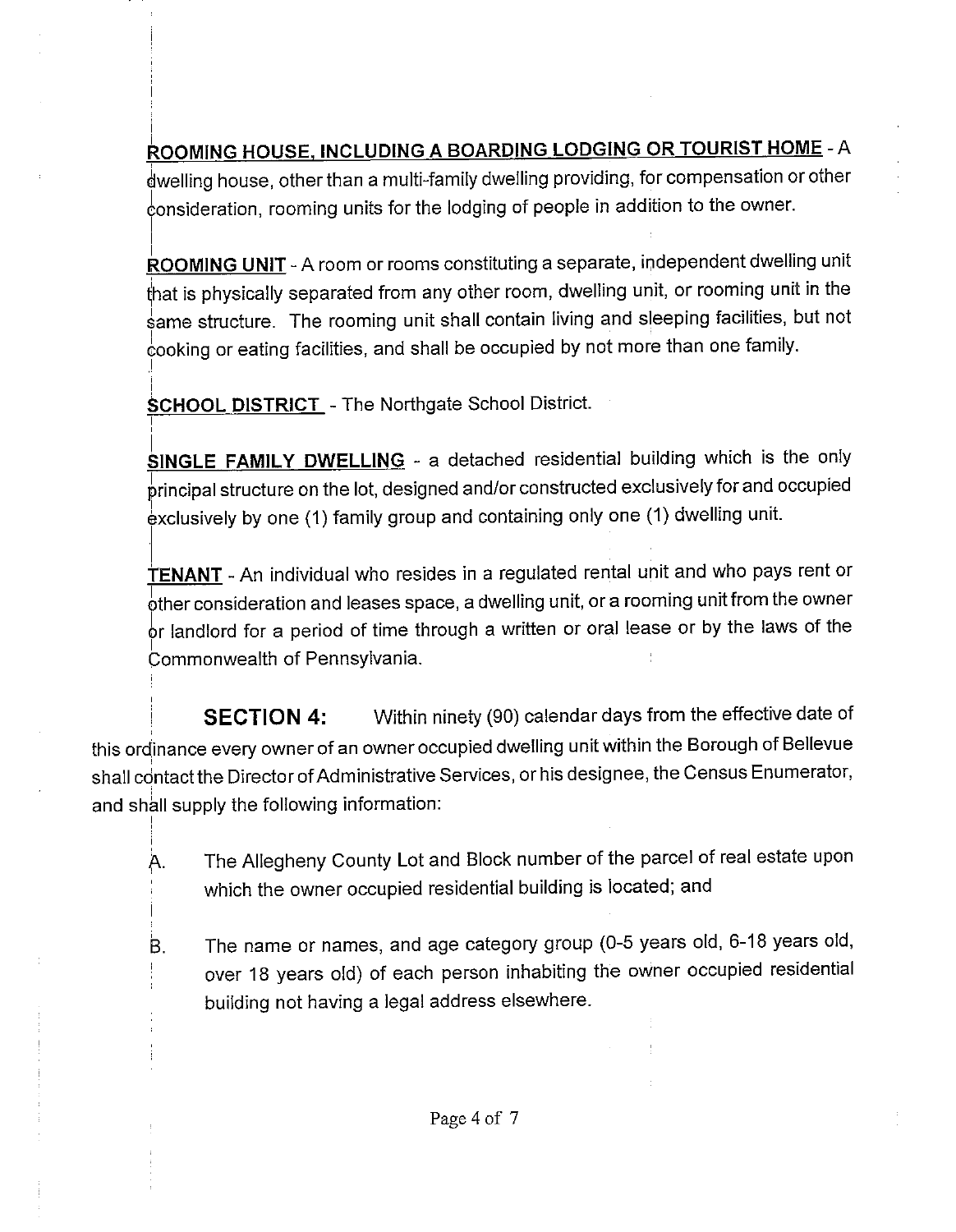**SECTION 5:** Within ninety (90) calendar days from the effective date of this ordinance and every owner, landlord, manager, or agent for an owner who rents or leases any existing dwelling unit in any single family dwelling, two family dwelling, multi-family dwelling, group care facility, group residence facility, personal care home, and existing rodming unit in any rooming house, including a boarding, lodging or tourist home, or condominium in the Borough of Bellevue to any tenant for a period of time in excess of thirty (30) days in any calendar year, shall register such existing building as a property being utilized as rental property with the Director of Administrative Services, or his designee, the Census Enumerator, and shall supply the following information on a form provided by the Census Enumerator:

- A. A complete list of the dwelling units and rooming units owned and located within the Borough of Bellevue, whether occupied or not occupied, including the number of units in each such building; and
- B. The complete street address and mailing address of each dwelling unit and rooming unit; and;
- C. A notation indicating whether or not any said dwelling unit or rooming unit is inhabited, occupied, or used by a tenant; and
- D. The Allegheny County Lot and Block number of each parcel of real estate upon which is located a rental dwelling unit or a rental rooming unit; and
- E. The name or names, mailing addresses, and age category (0-5 years old, 6-18 years old, over 18 years old) of each tenant inhabiting, occupying, or using each such dwelling unit or rooming unit; and
- F. School attended by each child under 18 years of age.
- G. The period of time for which the rental for each unit is made.
- H. The name, mailing address, and telephone number of the manager of the regulated rental unit, if any.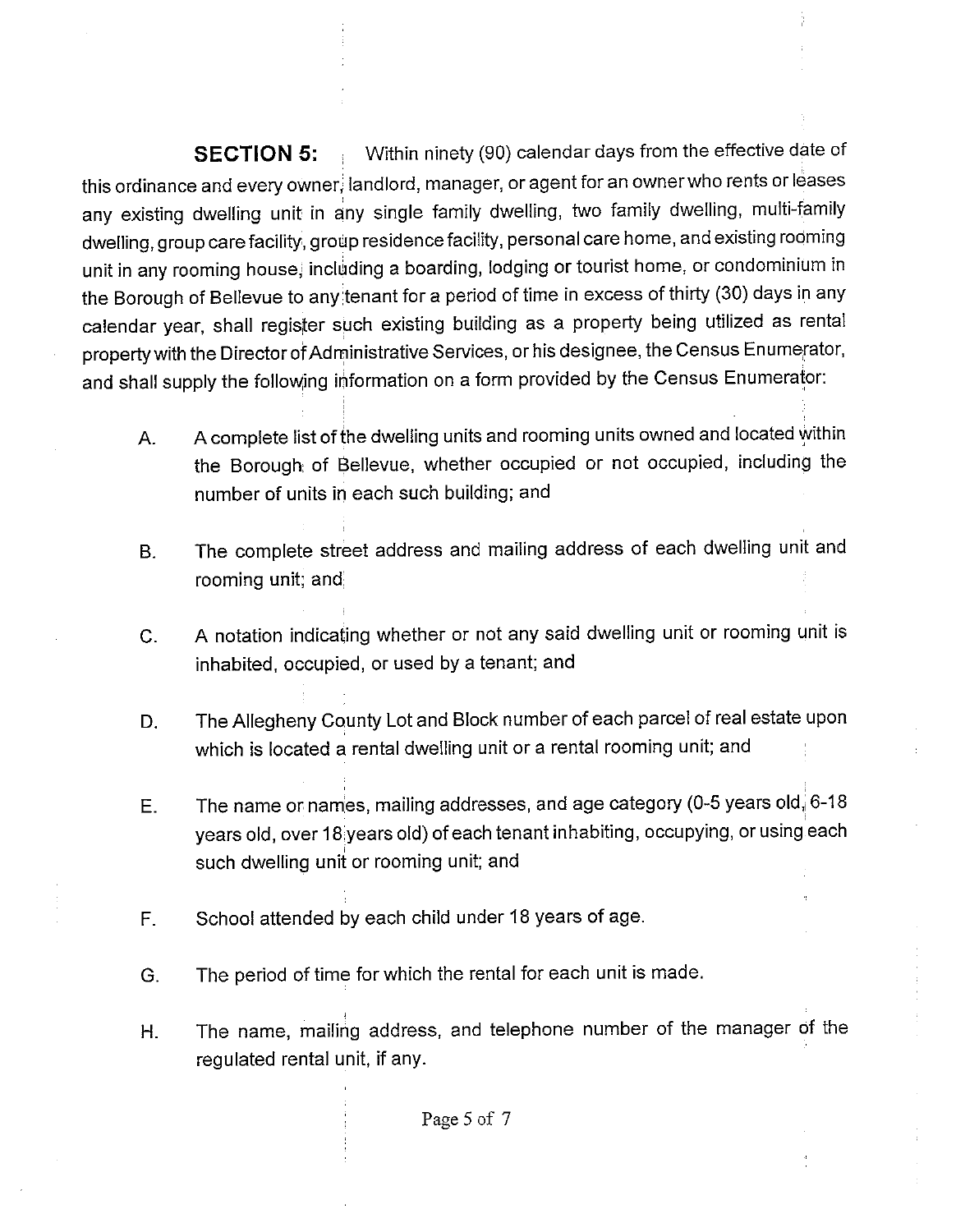- I. The name, mailing address, and telephone number of the owner of the regulated rental unit.  $\frac{1}{4}$
- J. This information shall be obtained by the Landlord from the tenant or occupant at the time the rental or lease agreement is entered into.

**SECTION 6:** After the effective date of this ordinance, every owner, landlord, manager, or agent for the owner who rents or leases any real property within the Borough of Bellevue shall report to the Borough Director or Administrative Services, or his designee, the Census Enumerator, any change in the occupancy of any dwelling unit or rooming unit in the Borough of Bellevue rented for a period of time of thirty (30) days or more in any calendar year. The reported change shall include the information as identified in Section 5 herein, together with the date when such changes were effective. The forwarding address of the previous tenant(s) shall also be provided, if known. If any rented unit becomes vacant or any vacant unit becomes rented such change shall be reported. All reports required by this section shall be made not later than the tenth  $(10<sup>th</sup>)$  day of the month following the month after the owner, landlord, manager, or agent for the owner has knowledge that such a unit has had a change in occupancy, use, or has become vacant.

**SECTION 7:** Any person, partnership, corporation, limited liability company or other legal entity who violates any of the provisions of this Ordinance shall upon conviction in a summary proceeding, initiated by the Census Enumerator of the Borough of Bellevue, be fined not less than five hundred (\$500.00) dollars and in default of the payment of the fine and costs, shall be committed to the Allegheny County Jail for a period not to exceed thirty (30) days. Nothing contained herein shall be deemed to preclude the Borough to seek other relief or avail itself of any remedy that may be at law or in equity to prevent continuing violations of the terms of this Ordinance, including civil actions that may include in the pleadings the right to reasonable attorneys fees.

**SECTION 8:** Each day that a person, partnership, corporation, limited liability company or other legal entity is in violation of any provision of this ordinance shall be deemed a separate offense.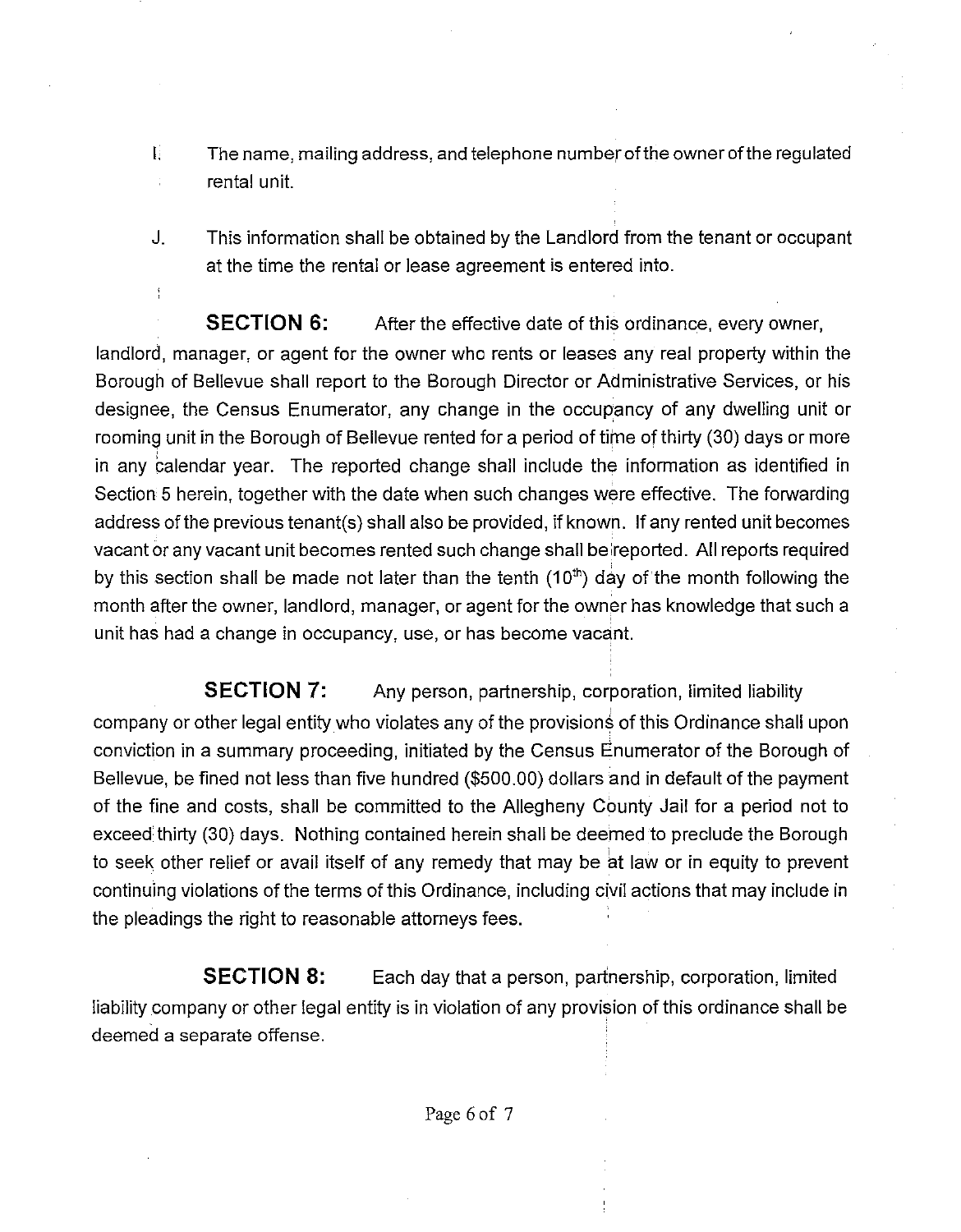**SECTION 9:** The provisions of this Ordinance are severable and if any of its provisions or any part of any provision shall be held unconstitutional or otherwise held to be invalid, the decision of the Court shall not affect or impair any of the remaining provisions. It is hereby declared to be the intent of the Borough Council that this Ordinance would have been enacted had such unconstitutional provisions or parts thereof not been included herein.

**SECTION 10:** Any ordinance, or part of any ordinance, conflicting with the provisions of this ordinance, is hereby repealed, insofar as the same affects this ordinance.

| <b>ORDAINED AND ENACTED</b> this $5th$ day of $\frac{1}{2}$ becember             | $\frac{1}{2}$ , 2006.                                          |  |
|----------------------------------------------------------------------------------|----------------------------------------------------------------|--|
| ATTEST:                                                                          |                                                                |  |
| Commiler Flormina<br>Acting Director of Administrative Services<br>and Secretary | <u>ami</u><br>esidént of (<br>$\overline{\mathfrak{Z}}$ ouncil |  |
| <b>EXAMINED AND APPROVED</b> this $_{5th}$ day of $_{\odot}$ December , 2006.    |                                                                |  |
| Mayor                                                                            |                                                                |  |
|                                                                                  |                                                                |  |
|                                                                                  |                                                                |  |
| Page 7 of 7                                                                      |                                                                |  |